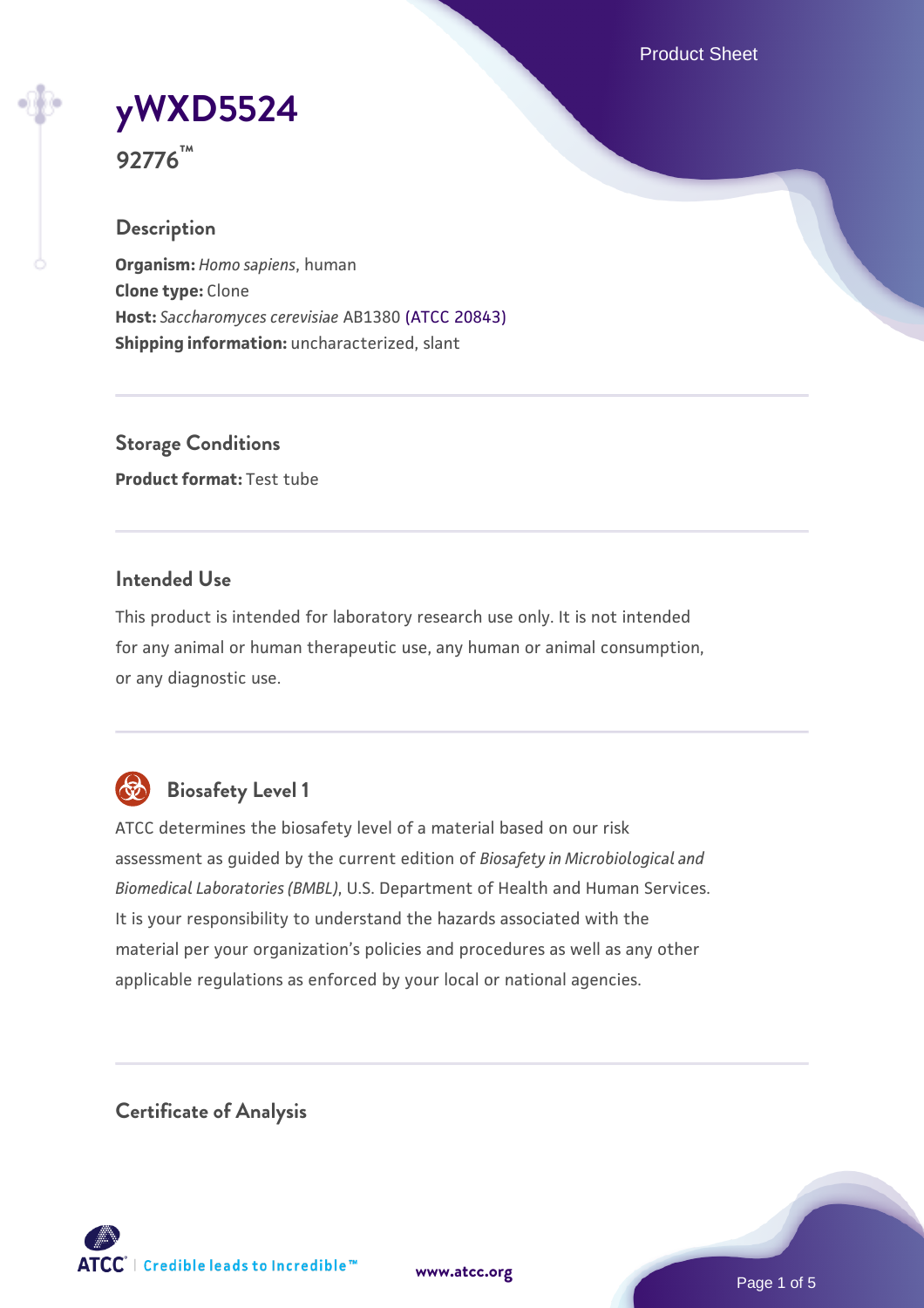## **[yWXD5524](https://www.atcc.org/products/92776)** Product Sheet **92776**

For batch-specific test results, refer to the applicable certificate of analysis that can be found at www.atcc.org.

## **Insert Information**

**Type of DNA:** genomic **Genome:** Homo sapiens **Chromosome:** X X pter-q27.3 **Gene name:** DNA Segment, single copy **Gene product:** DNA Segment, single copy [DXS4474] **Gene symbol:** DXS4474 **Contains complete coding sequence:** Unknown **Insert end:** EcoRI

## **Vector Information**

**Construct size (kb):** 240.0 **Intact vector size:** 11.454 **Vector name:** pYAC4 **Type of vector:** YAC **Host range:** *Saccharomyces cerevisiae*; *Escherichia coli* **Vector information:** other: telomere, 3548-4235 other: telomere, 6012-6699 Cross references: DNA Seq. Acc.: U01086 **Cloning sites:** EcoRI **Markers:** SUP4; HIS3; ampR; URA3; TRP1 **Replicon:** pMB1, 7186-7186; ARS1, 9632-10376

# **Growth Conditions**

**Medium:** 



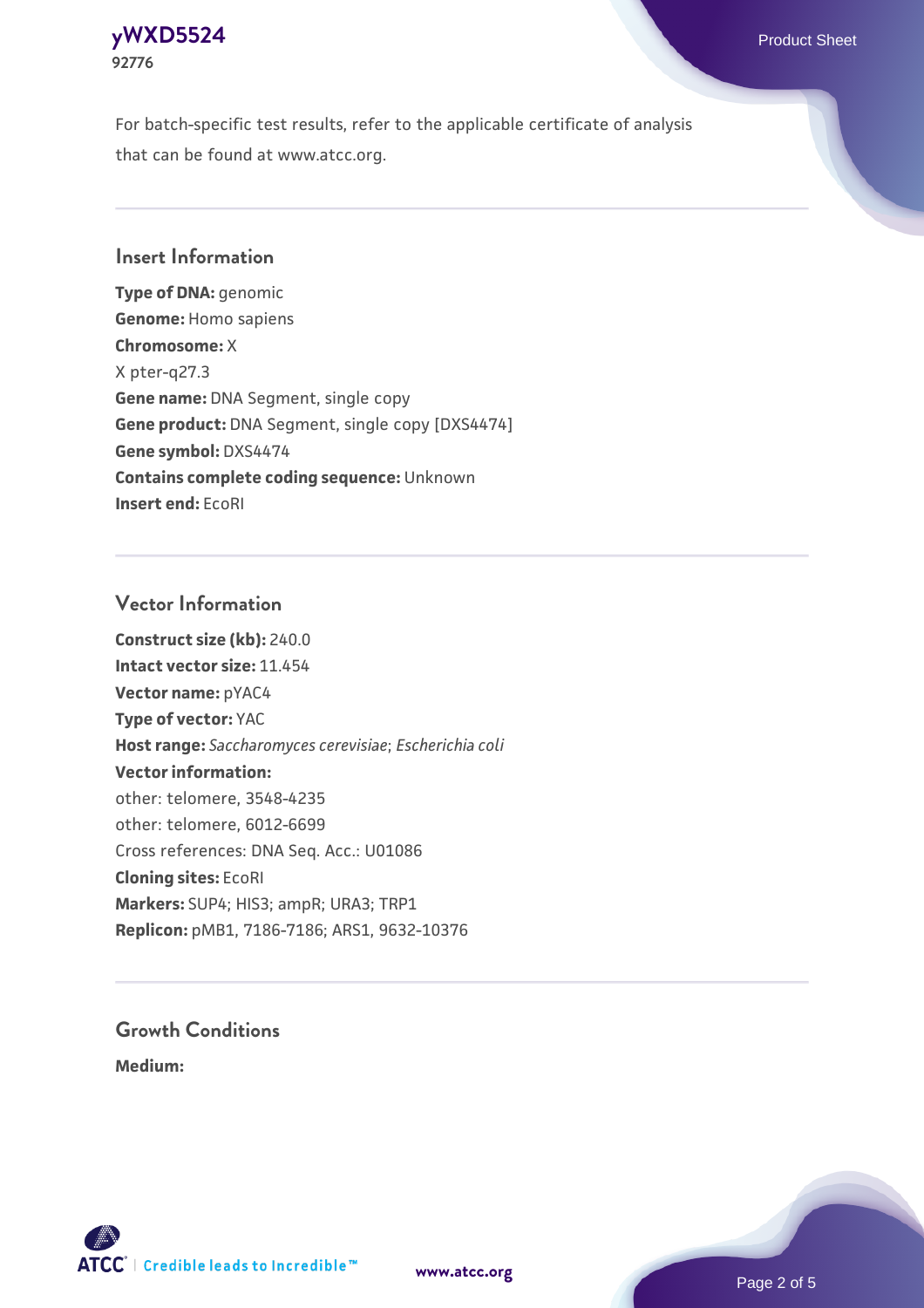#### **[yWXD5524](https://www.atcc.org/products/92776)** Product Sheet **92776**

[ATCC Medium 1245: YEPD](https://www.atcc.org/-/media/product-assets/documents/microbial-media-formulations/1/2/4/5/atcc-medium-1245.pdf?rev=705ca55d1b6f490a808a965d5c072196) **Temperature:** 30°C

#### **Notes**

More information may be available from ATCC (http://www.atcc.org or 703- 365-2620).

# **Material Citation**

If use of this material results in a scientific publication, please cite the material in the following manner: yWXD5524 (ATCC 92776)

# **References**

References and other information relating to this material are available at www.atcc.org.

# **Warranty**

The product is provided 'AS IS' and the viability of ATCC® products is warranted for 30 days from the date of shipment, provided that the customer has stored and handled the product according to the information included on the product information sheet, website, and Certificate of Analysis. For living cultures, ATCC lists the media formulation and reagents that have been found to be effective for the product. While other unspecified media and reagents may also produce satisfactory results, a change in the ATCC and/or depositor-recommended protocols may affect the recovery, growth, and/or function of the product. If an alternative medium formulation or reagent is used, the ATCC warranty for viability is no longer



**[www.atcc.org](http://www.atcc.org)**

Page 3 of 5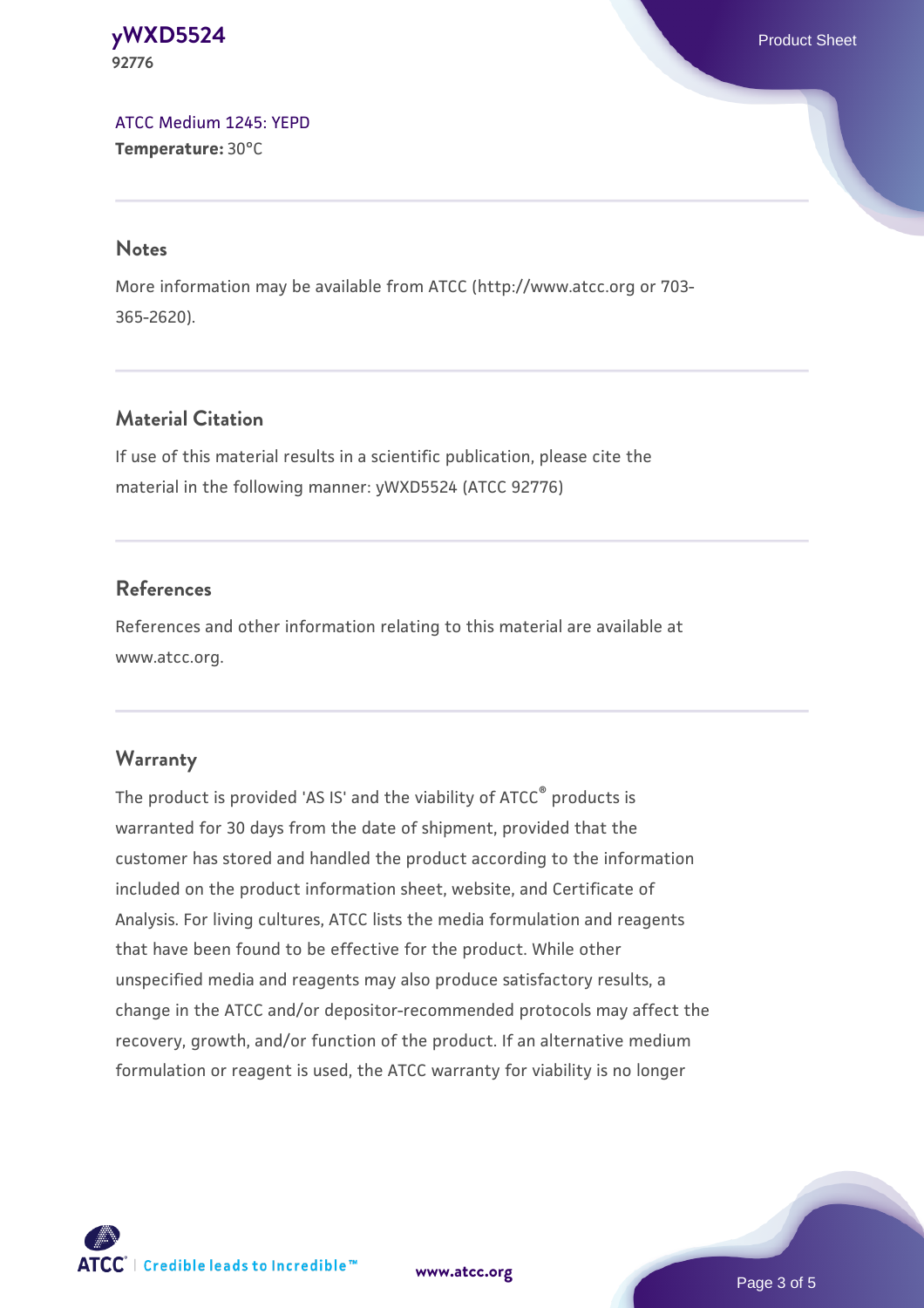**[yWXD5524](https://www.atcc.org/products/92776)** Product Sheet **92776**

valid. Except as expressly set forth herein, no other warranties of any kind are provided, express or implied, including, but not limited to, any implied warranties of merchantability, fitness for a particular purpose, manufacture according to cGMP standards, typicality, safety, accuracy, and/or noninfringement.

#### **Disclaimers**

This product is intended for laboratory research use only. It is not intended for any animal or human therapeutic use, any human or animal consumption, or any diagnostic use. Any proposed commercial use is prohibited without a license from ATCC.

While ATCC uses reasonable efforts to include accurate and up-to-date information on this product sheet, ATCC makes no warranties or representations as to its accuracy. Citations from scientific literature and patents are provided for informational purposes only. ATCC does not warrant that such information has been confirmed to be accurate or complete and the customer bears the sole responsibility of confirming the accuracy and completeness of any such information.

This product is sent on the condition that the customer is responsible for and assumes all risk and responsibility in connection with the receipt, handling, storage, disposal, and use of the ATCC product including without limitation taking all appropriate safety and handling precautions to minimize health or environmental risk. As a condition of receiving the material, the customer agrees that any activity undertaken with the ATCC product and any progeny or modifications will be conducted in compliance with all applicable laws, regulations, and guidelines. This product is provided 'AS IS' with no representations or warranties whatsoever except as expressly set forth herein and in no event shall ATCC, its parents, subsidiaries, directors, officers, agents, employees, assigns, successors, and affiliates be liable for indirect, special, incidental, or consequential damages of any kind in connection with or arising out of the customer's use of the product. While reasonable effort is made to ensure authenticity and reliability of materials on deposit, ATCC is not liable for damages arising from the misidentification or



**[www.atcc.org](http://www.atcc.org)**

Page 4 of 5